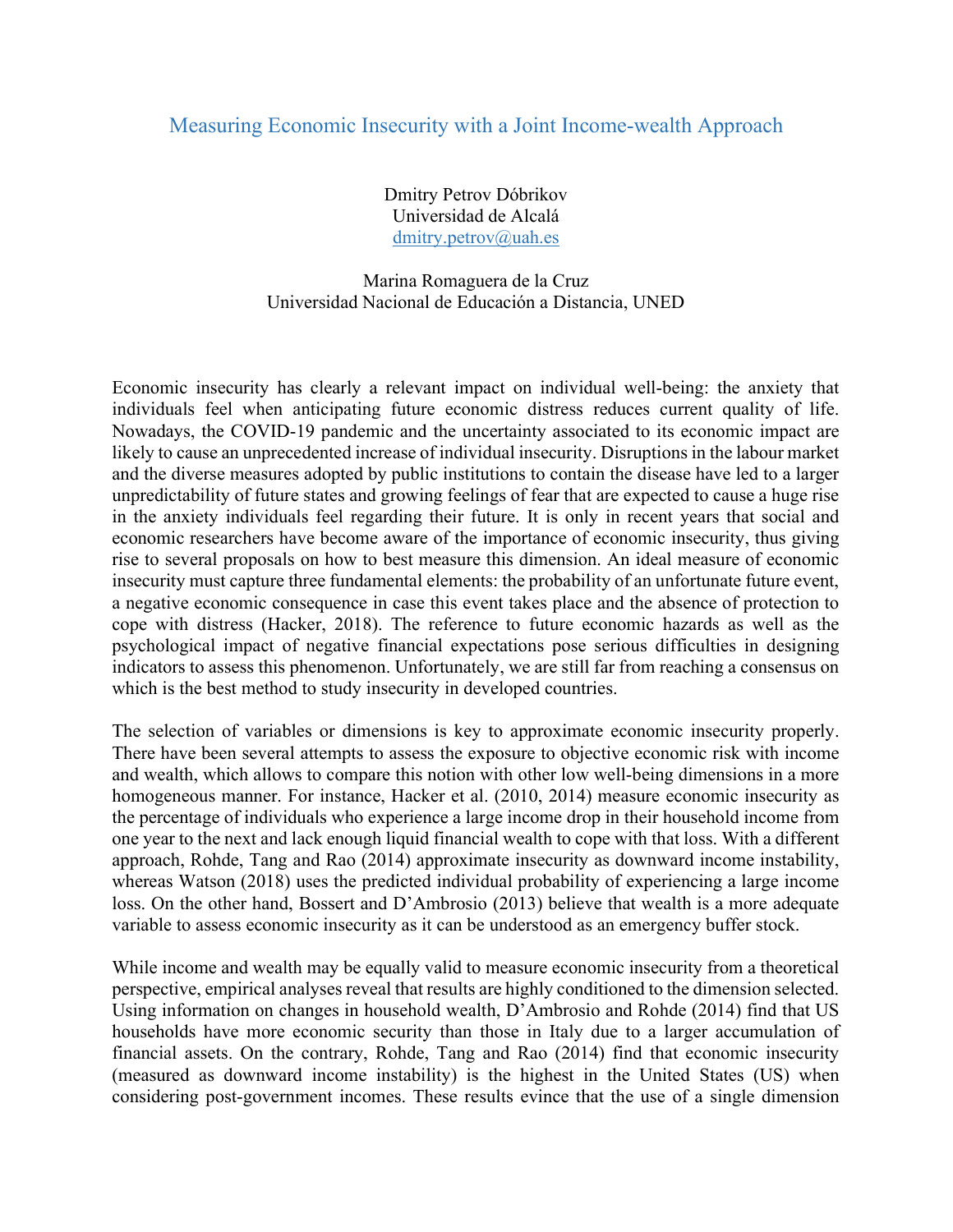limits the correct measurement of economic insecurity and cannot fully capture the diverse aspects in which insecurity is manifested.

In this paper, our main aim is to disentangle the dichotomy between income and wealth when assessing economic insecurity. We focus on unidimensional indices of economic insecurity and study if the selection of different variables delivers various results regarding the evolution and distribution of economic insecurity. We start from the conception of income as an indicator of individuals' standard of living and wealth as a buffer stock which could become an income flow in case a negative event takes place. Therefore, we follow Weisbrod and Hansen (1968) to convert current wealth stock into an income flow which is added to pre-tax income in a given period in order to obtain an extended well-being indicator. We estimate different measures according to the degree of liquidity of several assets that approximate the consumption possibilities of individuals in different time horizons and then construct a series of economic insecurity indices. These insecurity measures capture the likelihood of future economic distress which could result in large declines of the individuals' consumption capacity. The indicators proposed in this paper therefore reflect the absence of a sound safety net when an economic hazard takes place.

As an empirical illustration, we apply the resulted measures to US data to analyse the level, evolution and distribution of economic insecurity over the last two decades and compare our extended well-being approach with previous insecurity indices proposed by the literature. We find that more than 20% of the US population is economically insecure when considering income only, whereas a 46% suffer from large wealth variations. Conversely, 25% of US individuals are exposed to objective risk when using our extended well-being measure. This result is manly driven by income losses, as family income is the most importance source of well-being for most households while wealth is mainly own by rich individuals.

## References

Bossert, W. and D'Ambrosio, C. (2013). Measuring economic insecurity. International Economic Review, 54, 1017-1030.

D'Ambrosio, C. and Rhode, N. (2014). The distribution of economic insecurity: Italy and the U.S. over the Great Recession. Review of Income and Wealth, 60, S33-S52.

Hacker, J., Huber, G., Rehm, P. Schlesinger, M. and Valletta, R. (2010). Economic security at risk: Findings from the Economic Security Index. Rockefeller Foundation, Yale University.

Hacker, J.S. (2018). Economic Security. In Stiglitz, J.E., Fitoussi, J.P. and Durand, M. (Eds.), For Good Measure: Advancing Research on Well-being Metrics Beyond GDP, 205-242, Paris: OECD Publishing.

Hacker, J.S., Huber, G., Nichols, A., Rehm, P., Schlesinger, M., Valletta, R. and Craig, S. (2014). The economic security index: A new measure for research and policy analysis. Review of Income and Wealth, 60, S5-S32.